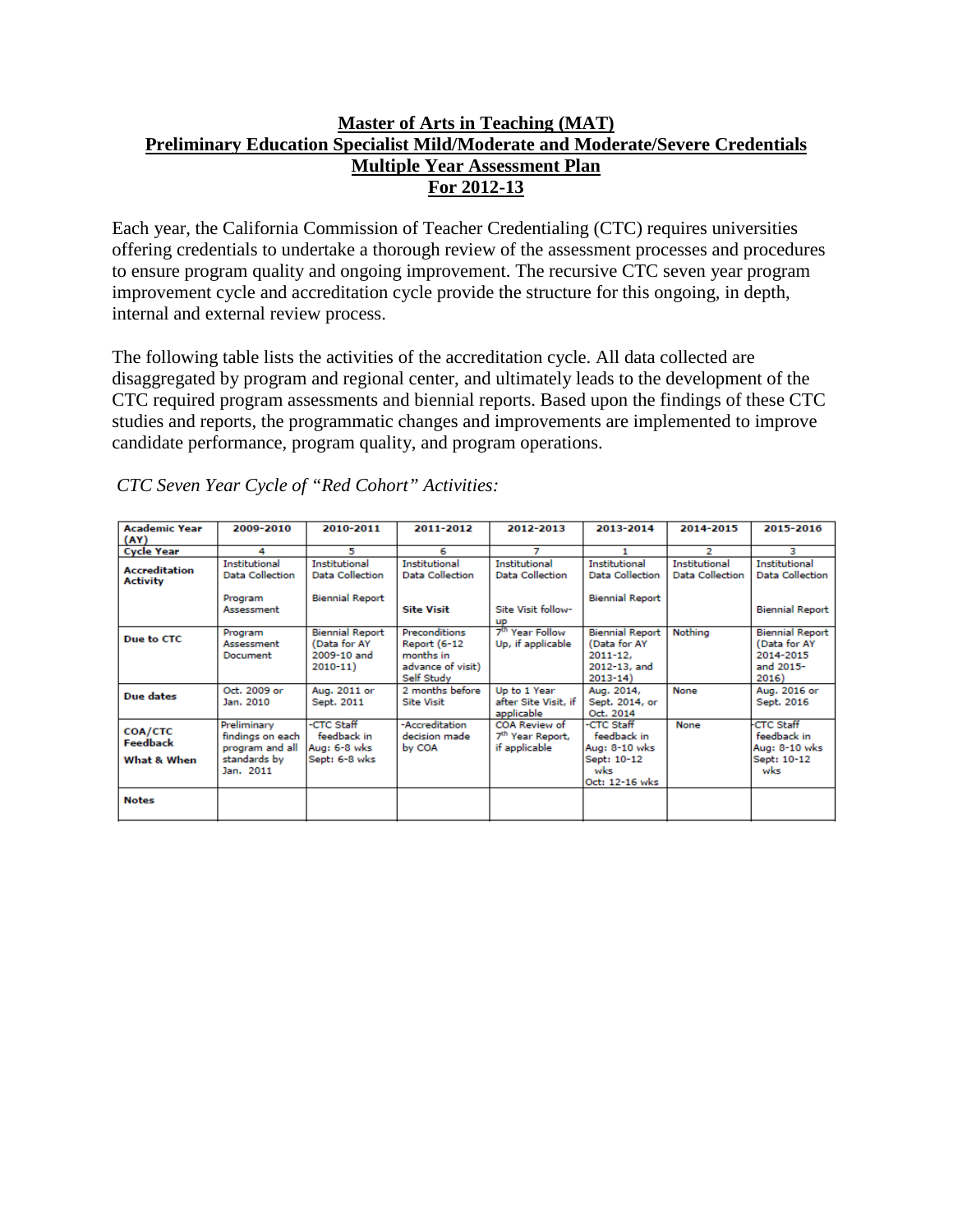#### *CTC Accreditation Cycle*



#### **Methods of Assessment and Criteria for Success**

Currently, assessment data is collected through internal and external sources. Focus groups representing staff, faculty, clinical supervisors, and advisory councils have worked together to determine a set of balanced assessment measures. They are listed below. All candidates are expected to be at the "proficient level of performance with a score of "3" or above in each rubric criteria. The assessments are listed below.

### *1.Coursework Assessments*

Using TaskStream as the primary data storage system, the program collects key assessments known as signature assignments to gauge candidates' progress throughout their course of study and ensure CTC program standards are met. Each signature assignment is evaluated using a supporting rubric. Annually (end of each academic year), collected data is disaggregated by regional center and analyzed with results informing areas for program improvement. Rubrics may be found in the appendix.

- **Signature Assignment: In** EDU 600, Foundations of Education, the signature assignment requires candidates to demonstrate an understanding of research-based learning theories by choosing a method of delivery for the lesson and presentation. The PLNU lesson plan format is used and includes both ELD and Content standards. The candidates demonstrate knowledge of research-based theories and principles of human learning and development through this assessment. A reflection at the end of the lesson describes how the theories affect learning and resonate with the candidates' beliefs.
- **Signature Assignment:** In EDU 610, Methods of Teaching Reading and Writing , candidates complete a Literacy Case Study on a student from their fieldwork experience. Candidates prepare their case study using the teaching and learning cycle: plan, teach reflect, and apply to communicate next steps for this student.
- **Signature Assignment: In EDU 650**, Assessment Procedures and Services for Students with Disabilities, candidates complete a Positive Behavior Support Plan for a student with behavior challenges by reviewing a case of a student who requires a functional